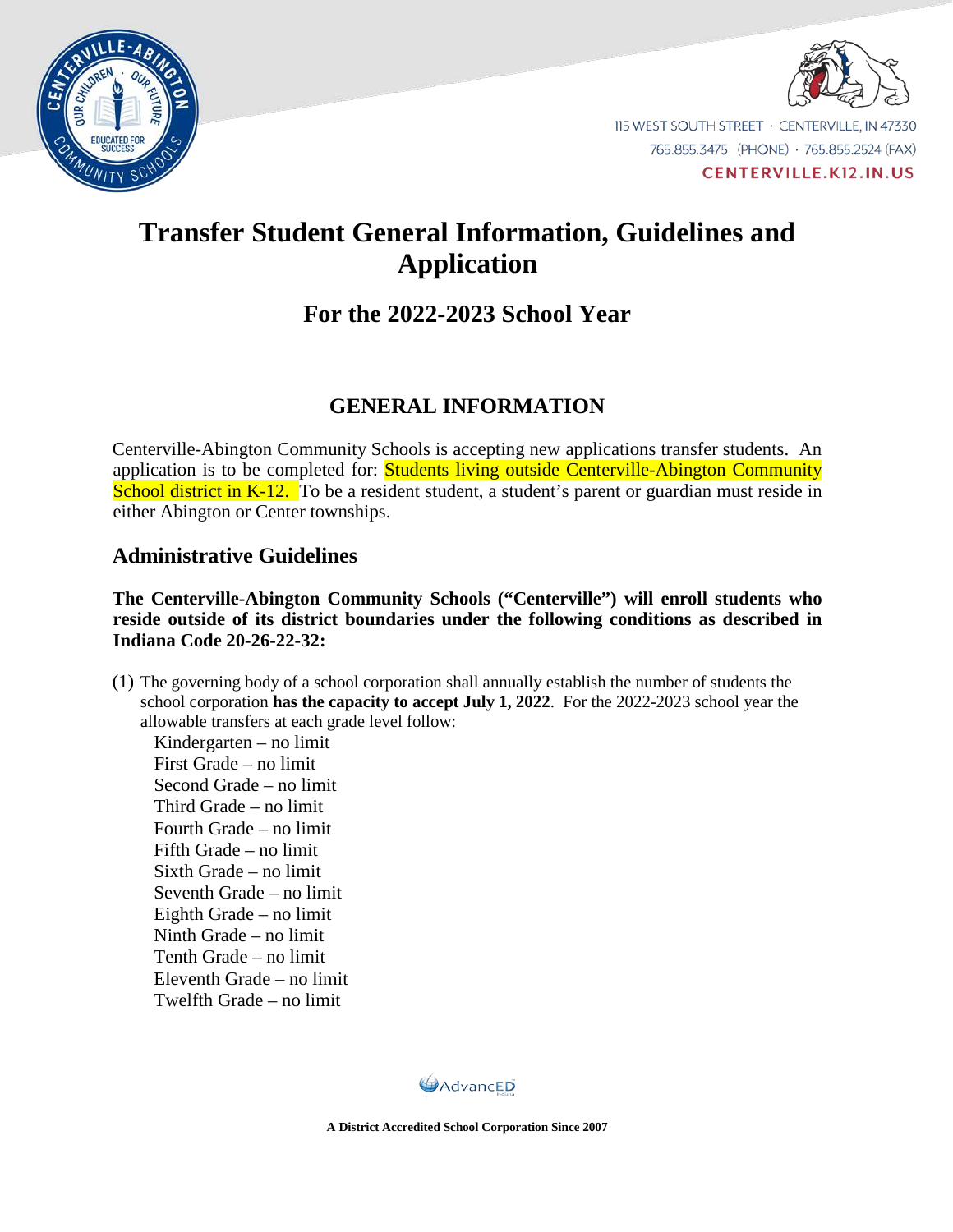



115 WEST SOUTH STREET · CENTERVILLE. IN 47330 765.855.3475 (PHONE) · 765.855.2524 (FAX) **CENTERVILLE.K12.IN.US** 

- (2) Except as provided in paragraph number 3, Centerville-Abington may not deny a request for a student to transfer into the school district if the student requesting to transfer:
	- a. Has a brother or sister who is already attending Centerville, or
	- b. Has a parent who is an employee of Centerville-Abington Schools **and earns at least**
	- **\$8,000 a year with the school corporation.**
- (3) In order to ensure that a student will be accepted as a transfer student

a. Centerville-Abington will deny a request for a student to transfer to our school district if the student has been **suspended** for more than ten days or **expelled** anytime during the twelve (12) months *preceding* the student's request to transfer under this section. This applies to a transfer from another school or the continuation of a transfer from Centerville-Abington Schools after the expulsion from our school.

b. When an out-of-district student has had a history of unexcused absences and the governing body of the school corporation believes that, based upon the location of the student's residence, attendance would be a problem for the student if the student is enrolled with the school corporation, the school corporation may: (1) deny enrollment; (2) discontinue enrollment during a current or in a subsequent school year; or, (3) establish terms and conditions for enrollment or continued enrollment in a subsequent year. If a student is denied enrollment, the school corporation must provide the student with adequate notice of the decision, including the basis for the belief that attendance would be a problem based on where the student resides, and a meaningful opportunity to be heard. Please be sure to consult with your school's attorney regarding the form of notice and manner in which the student may be heard on the decision.

c. A student who attends Centerville-Abington Community Schools as a transfer student during a school year may continue to attend the school district in subsequent years as long as the student meets the criteria established by state law.

 **d. A transfer student's status will be reviewed annually by the principal.**

4). The parents of a student completing a transfer application are responsible for providing Centerville-Abington with records or other information necessary for Centerville to determine whether the request to transfer may be denied upon paragraph numbered 1, 2, and 3 above.

5) Bus transportation may be provided for transfer students if the (1) bus has space, and (2) the location of the residence for pickup and delivery is located within the Centerville-Abington Community School Corporation boundaries and along a current bus route. Routes will be determined by residences of the resident students and are subject to change. Routes will be reviewed annually.

Updated 3/15/2022

AdvancED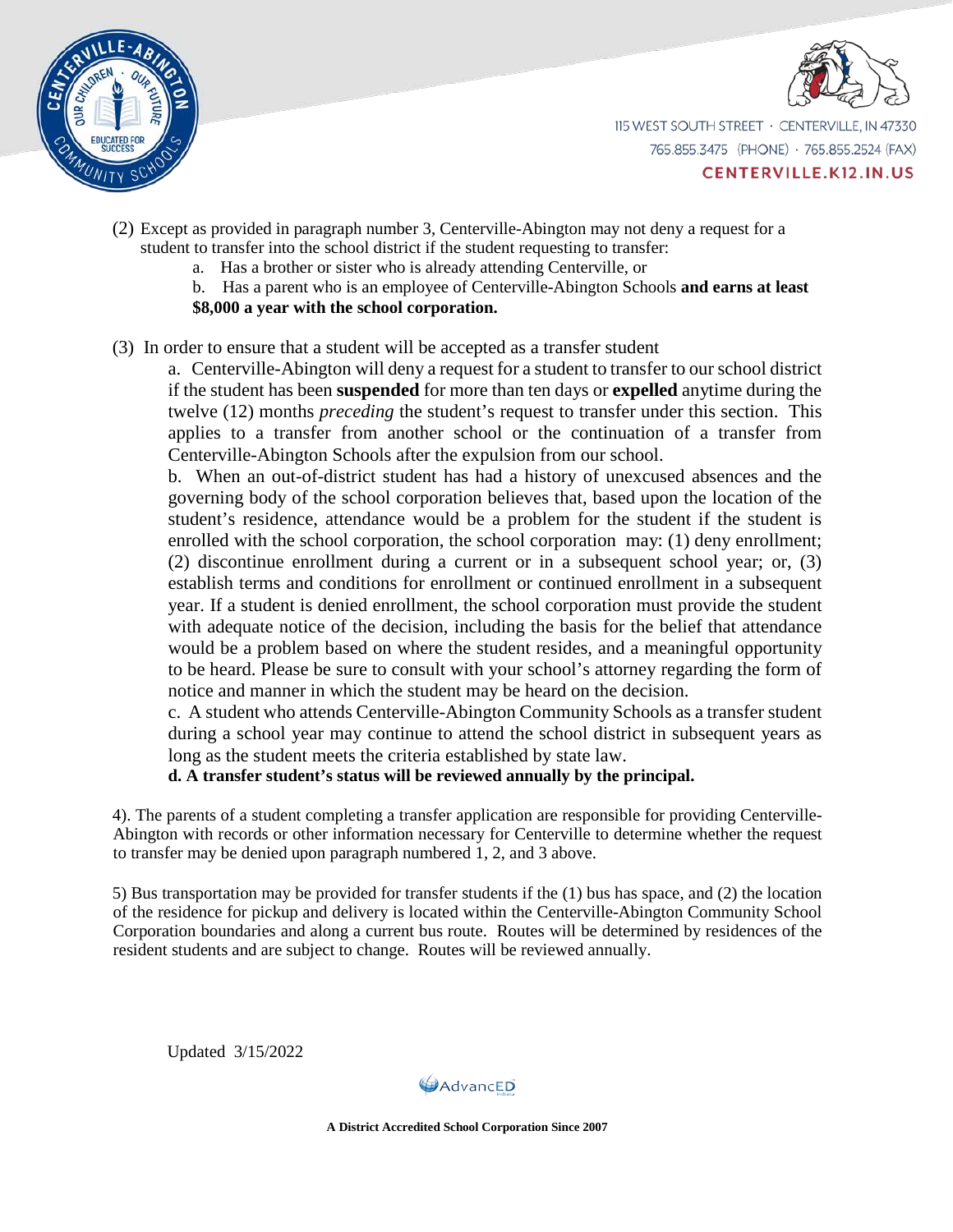| EDUCATED FOR<br>MUNITY SC                                                                            | <b>Transfer Student Eligibility Verification</b> | 115 WEST SOUTH STREET · CENTERVILLE, IN 47330<br>765.855.3475 (PHONE) · 765.855.2524 (FAX)<br><b>CENTERVILLE.K12.IN.US</b> |  |
|------------------------------------------------------------------------------------------------------|--------------------------------------------------|----------------------------------------------------------------------------------------------------------------------------|--|
|                                                                                                      |                                                  |                                                                                                                            |  |
| Date of Request:                                                                                     |                                                  | School Year:                                                                                                               |  |
| <b>Requesting Enrollment To:</b>                                                                     |                                                  |                                                                                                                            |  |
| Rose Hamilton Elementary (K-2) $\Box$ Centerville Elementary (3 <sup>rd</sup> -6 <sup>th</sup> )     |                                                  |                                                                                                                            |  |
| Centerville Jr High $(7th-8th)$                                                                      |                                                  | Centerville Senior High School $(9th-12th)$                                                                                |  |
|                                                                                                      |                                                  |                                                                                                                            |  |
| Student Information:                                                                                 |                                                  |                                                                                                                            |  |
| Name of Student: Date of birth: Date of birth:                                                       |                                                  |                                                                                                                            |  |
|                                                                                                      |                                                  |                                                                                                                            |  |
|                                                                                                      |                                                  |                                                                                                                            |  |
| Parent Information:                                                                                  |                                                  |                                                                                                                            |  |
|                                                                                                      |                                                  |                                                                                                                            |  |
| Apt/Box/Trailer# _______ City ___________________________State _________________Zip ________________ |                                                  |                                                                                                                            |  |
|                                                                                                      |                                                  |                                                                                                                            |  |
|                                                                                                      |                                                  |                                                                                                                            |  |
|                                                                                                      |                                                  |                                                                                                                            |  |
|                                                                                                      |                                                  |                                                                                                                            |  |
|                                                                                                      |                                                  |                                                                                                                            |  |
|                                                                                                      |                                                  |                                                                                                                            |  |
|                                                                                                      |                                                  |                                                                                                                            |  |
|                                                                                                      |                                                  |                                                                                                                            |  |
|                                                                                                      |                                                  |                                                                                                                            |  |
|                                                                                                      |                                                  |                                                                                                                            |  |
| <b>Transferring From:</b>                                                                            |                                                  |                                                                                                                            |  |
|                                                                                                      |                                                  |                                                                                                                            |  |
|                                                                                                      |                                                  |                                                                                                                            |  |